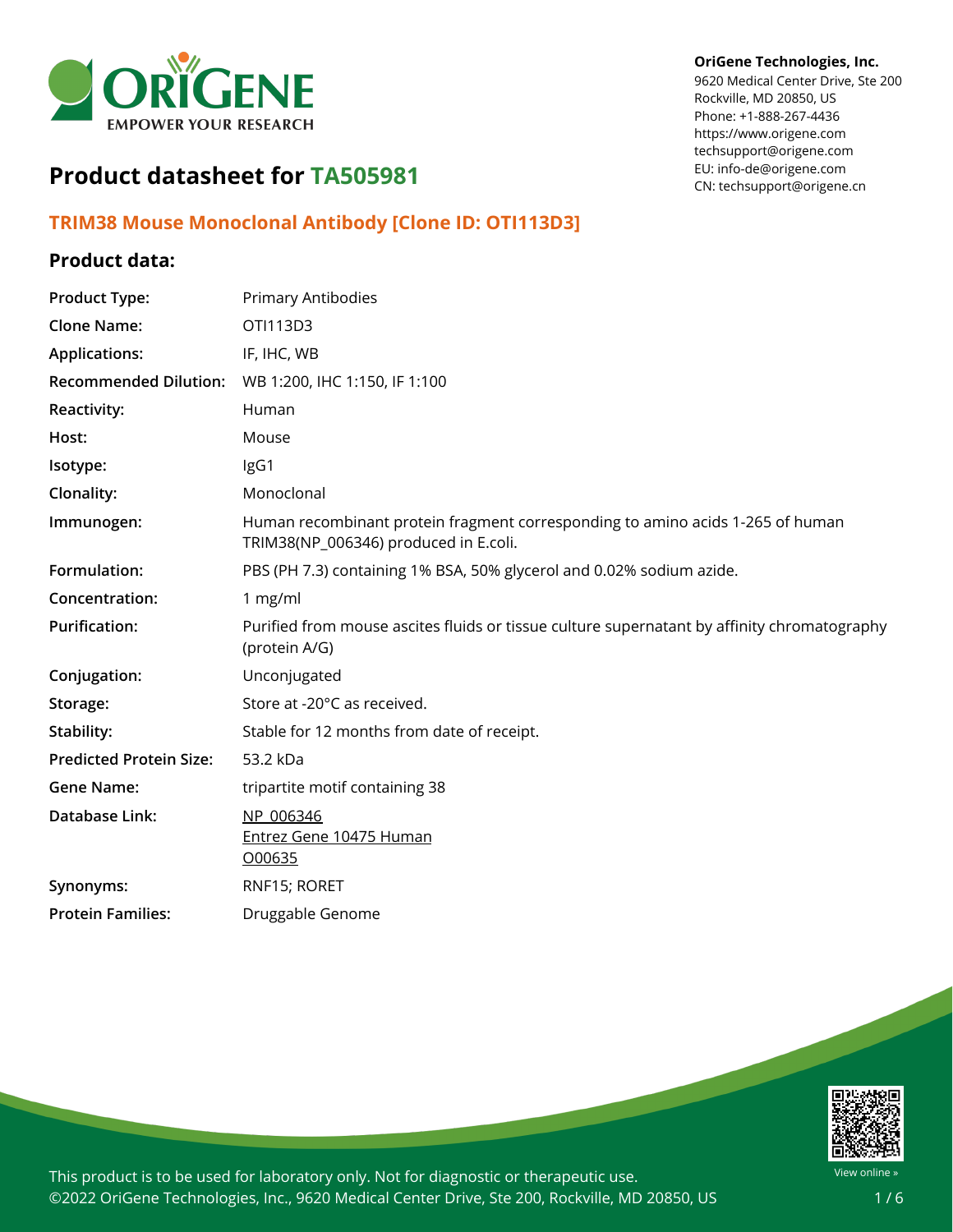

## **Product images:**



Western blot analysis of extracts (35ug) from 9 different cell lines by using anti-TRIM38 monoclonal antibody (HepG2: human; HeLa: human; SVT2: mouse; A549: human; COS7: monkey; Jurkat: human; MDCK: canine; PC12: rat; MCF7: human).



Immunohistochemical staining of paraffinembedded Adenocarcinoma of Human colon tissue using anti-TRIM38 mouse monoclonal antibody. (Heat-induced epitope retrieval by 10mM citric buffer, pH6.0, 120°C for 3min, TA505981)

Immunohistochemical staining of paraffinembedded Human Kidney tissue within the normal limits using anti-TRIM38 mouse monoclonal antibody. (Heat-induced epitope retrieval by 10mM citric buffer, pH6.0, 120°C for 3min, TA505981)

This product is to be used for laboratory only. Not for diagnostic or therapeutic use. ©2022 OriGene Technologies, Inc., 9620 Medical Center Drive, Ste 200, Rockville, MD 20850, US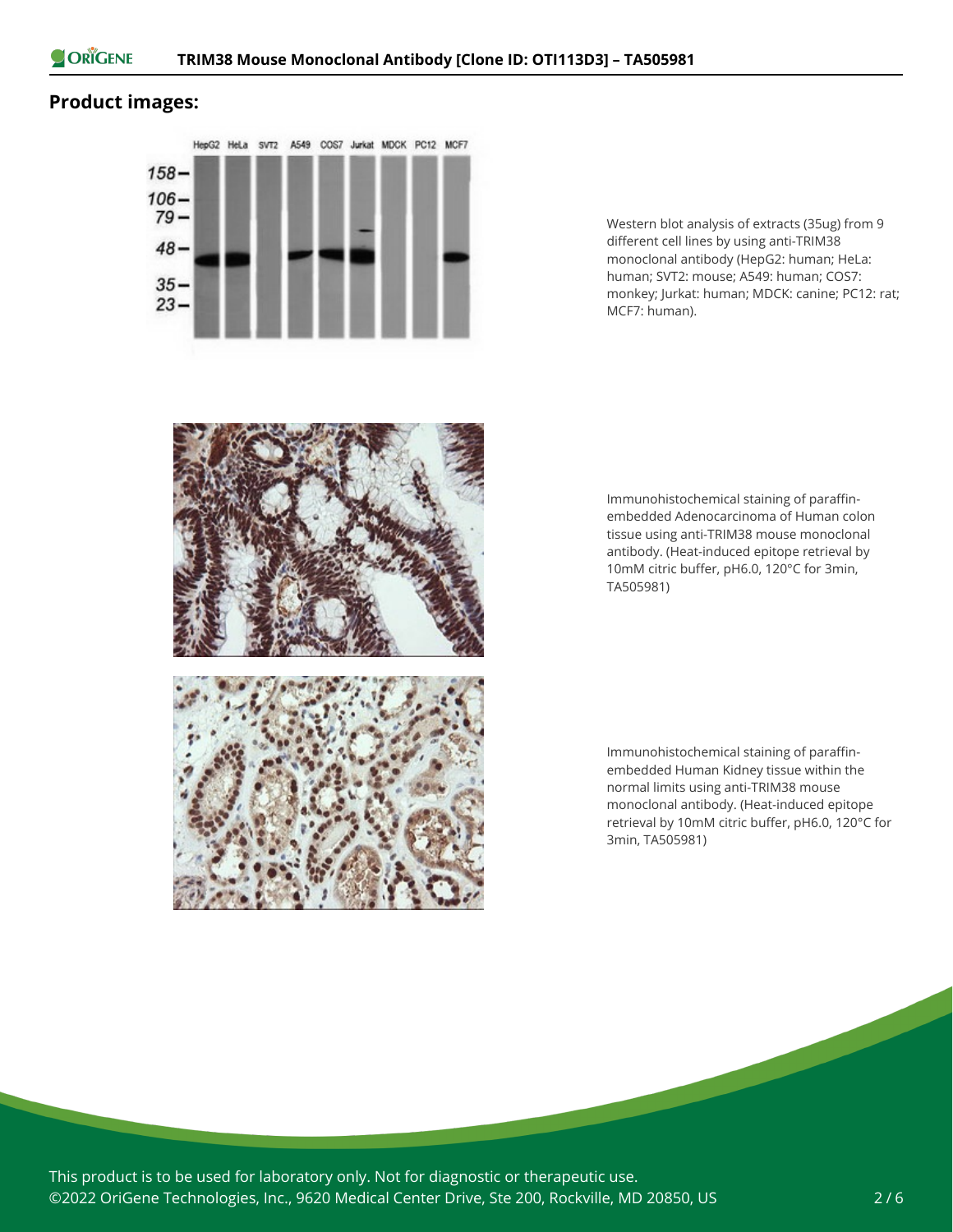ORIGENE



Immunohistochemical staining of paraffinembedded Carcinoma of Human kidney tissue using anti-TRIM38 mouse monoclonal antibody. (Heat-induced epitope retrieval by 10mM citric buffer, pH6.0, 120°C for 3min, TA505981)

Immunohistochemical staining of paraffinembedded Human liver tissue within the normal limits using anti-TRIM38 mouse monoclonal antibody. (Heat-induced epitope retrieval by 10mM citric buffer, pH6.0, 120°C for 3min, TA505981)

Immunohistochemical staining of paraffinembedded Adenocarcinoma of Human ovary tissue using anti-TRIM38 mouse monoclonal antibody. (Heat-induced epitope retrieval by 10mM citric buffer, pH6.0, 120°C for 3min, TA505981)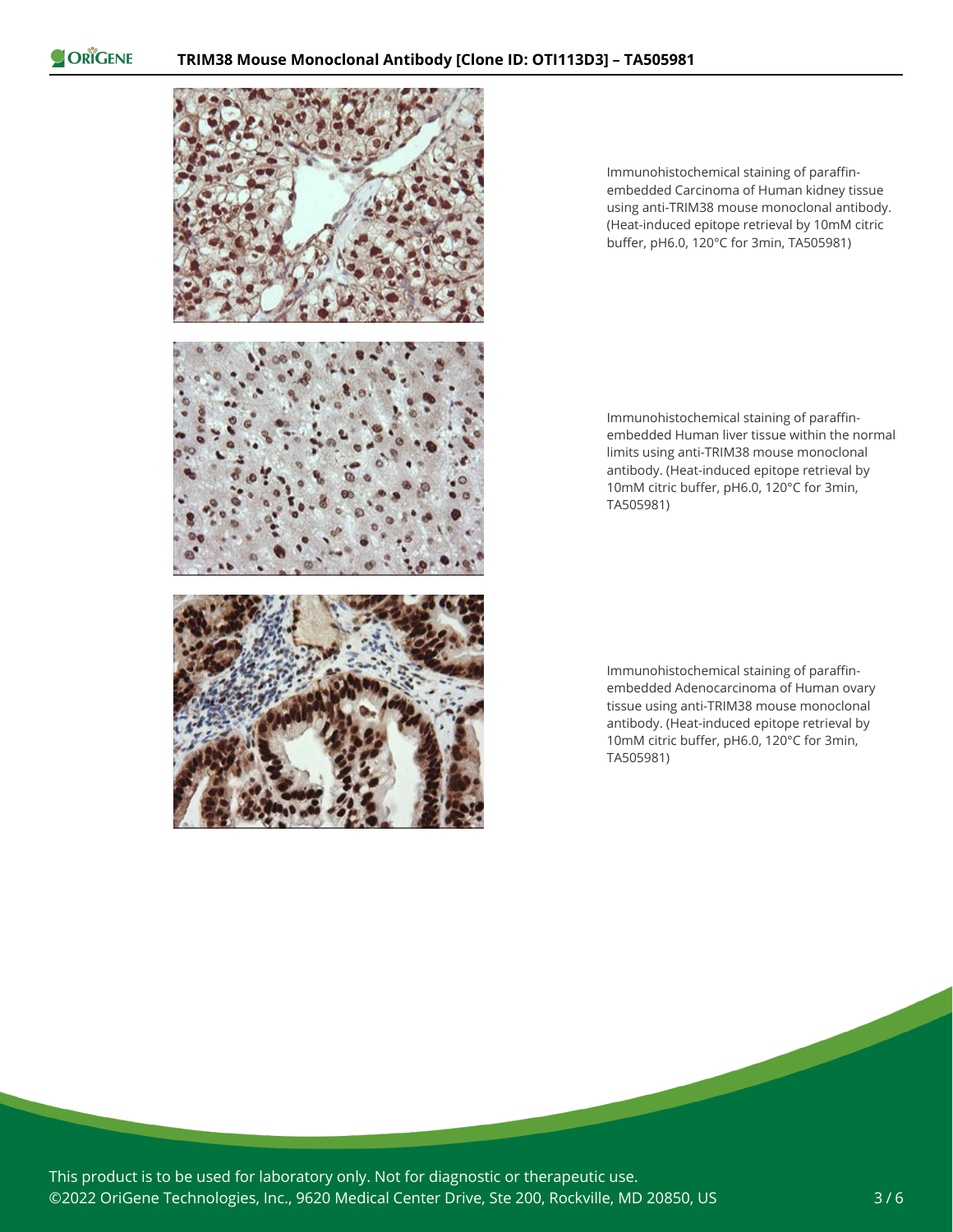ORIGENE



Immunohistochemical staining of paraffinembedded Human pancreas tissue within the normal limits using anti-TRIM38 mouse monoclonal antibody. (Heat-induced epitope retrieval by 10mM citric buffer, pH6.0, 120°C for 3min, TA505981)

Immunohistochemical staining of paraffinembedded Adenocarcinoma of Human endometrium tissue using anti-TRIM38 mouse monoclonal antibody. (Heat-induced epitope retrieval by 10mM citric buffer, pH6.0, 120°C for 3min, TA505981)

Immunohistochemical staining of paraffinembedded Human prostate tissue within the normal limits using anti-TRIM38 mouse monoclonal antibody. (Heat-induced epitope retrieval by 10mM citric buffer, pH6.0, 120°C for 3min, TA505981)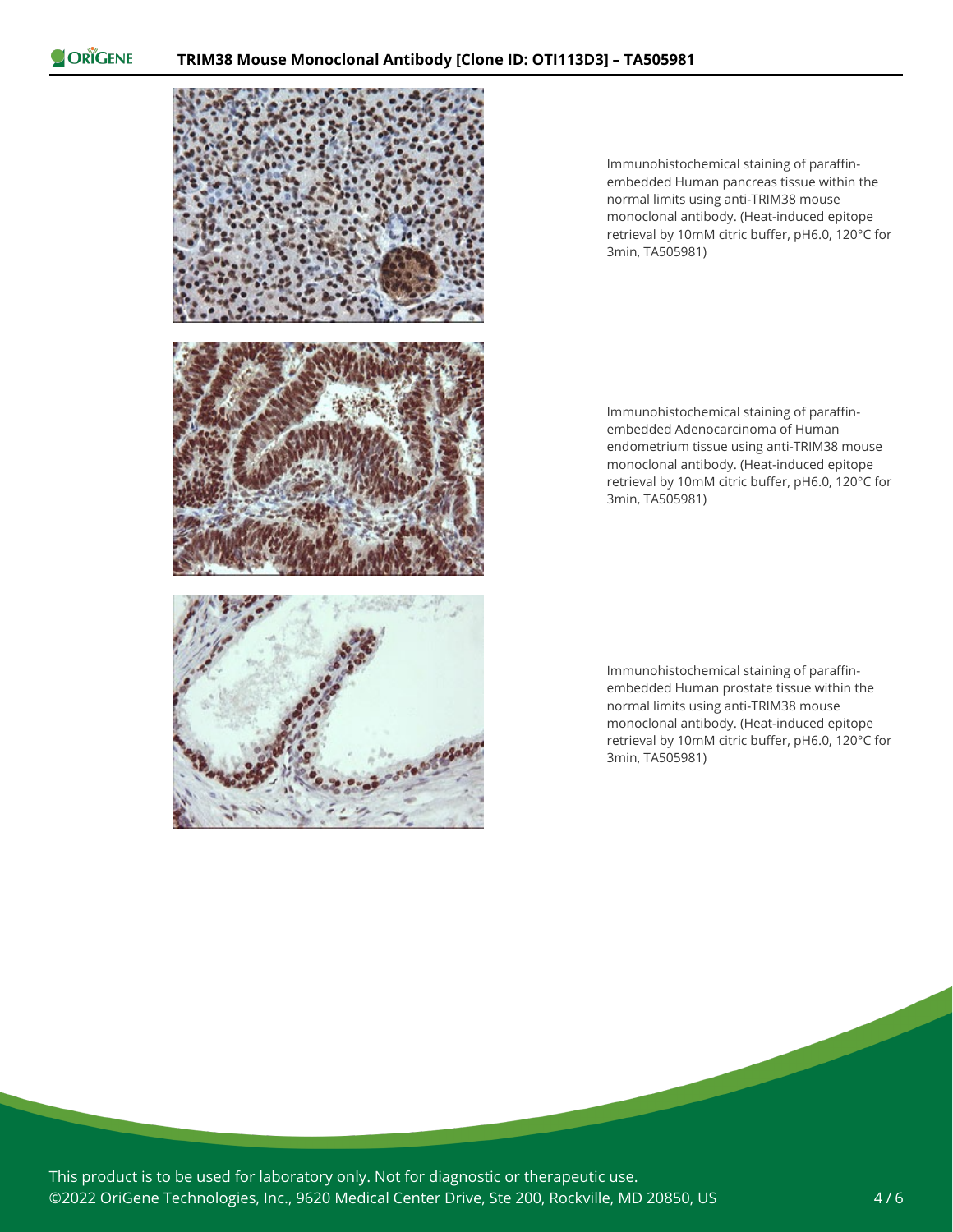ORIGENE



Immunohistochemical staining of paraffinembedded Carcinoma of Human bladder tissue using anti-TRIM38 mouse monoclonal antibody. (Heat-induced epitope retrieval by 10mM citric buffer, pH6.0, 120°C for 3min, TA505981)

Immunohistochemical staining of paraffinembedded Human lymphoma tissue using anti-TRIM38 mouse monoclonal antibody. (Heatinduced epitope retrieval by 10mM citric buffer, pH6.0, 120°C for 3min, TA505981)

Immunohistochemical staining of paraffinembedded Human tonsil within the normal limits using anti-TRIM38 mouse monoclonal antibody. (Heat-induced epitope retrieval by 10mM citric buffer, pH6.0, 120°C for 3min, TA505981)